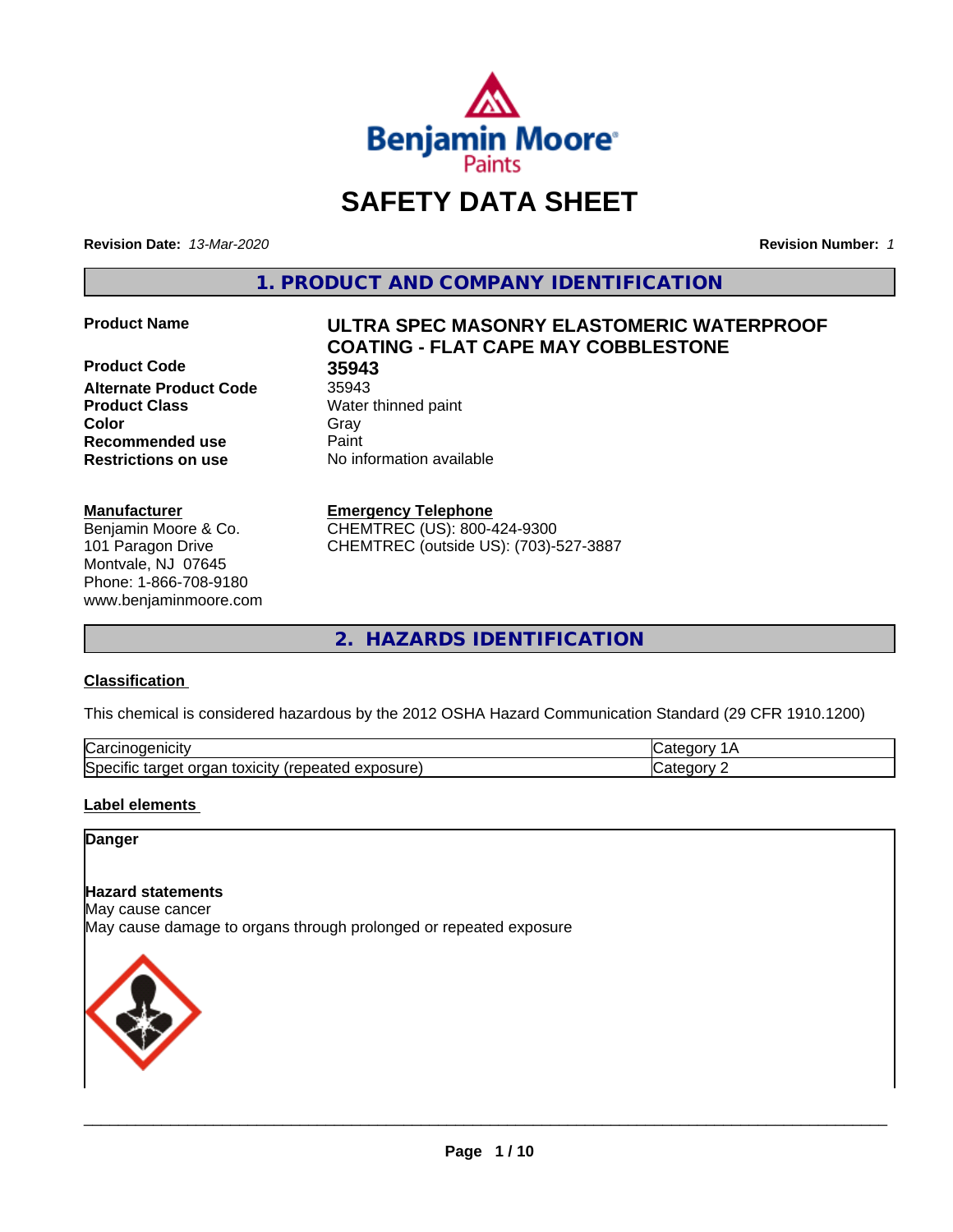# **Appearance** liquid

# **Precautionary Statements - Prevention**

Obtain special instructions before use Do not handle until all safety precautions have been read and understood Use personal protective equipment as required Do not breathe dust/fume/gas/mist/vapors/spray

#### **Precautionary Statements - Response**

IF exposed or concerned: Get medical advice/attention

#### **Precautionary Statements - Storage**

Store locked up

# **Precautionary Statements - Disposal**

Dispose of contents/container to an approved waste disposal plant

#### **Hazards not otherwise classified (HNOC)**

Not applicable

#### **Other information**

No information available

# **3. COMPOSITION INFORMATION ON COMPONENTS**

| <b>Chemical name</b> | CAS No.        | Weight-%    |
|----------------------|----------------|-------------|
| Limestone            | 1317-65-3      | $15 - 20$   |
| Titanium dioxide     | 13463-67-7     | $5 - 10$    |
| Ethylene glycol      | $107 - 21 - 1$ | - 5         |
| Zinc oxide           | 1314-13-2      | - 5         |
| Silica, mica         | 12001-26-2     | - 5         |
| Silica, crystalline  | 14808-60-7     | $0.1 - 0.5$ |
| Diphenyl ketone      | 119-61-9       | $0.1 - 0.5$ |

|                       | 4. FIRST AID MEASURES                                                                                                                                                                                                        |
|-----------------------|------------------------------------------------------------------------------------------------------------------------------------------------------------------------------------------------------------------------------|
| <b>General Advice</b> | For further assistance, contact your local Poison Control Center.                                                                                                                                                            |
| <b>Eye Contact</b>    | Rinse thoroughly with plenty of water for at least 15 minutes and consult a<br>physician.                                                                                                                                    |
| <b>Skin Contact</b>   | Wash off immediately with soap and plenty of water while removing all<br>contaminated clothes and shoes.                                                                                                                     |
| <b>Inhalation</b>     | Move to fresh air. If symptoms persist, call a physician.                                                                                                                                                                    |
| Ingestion             | Clean mouth with water and afterwards drink plenty of water. Call a POISON<br>CENTER or doctor/physician if exposed or you feel unwell. If large quantities of<br>this material are swallowed, call a physician immediately. |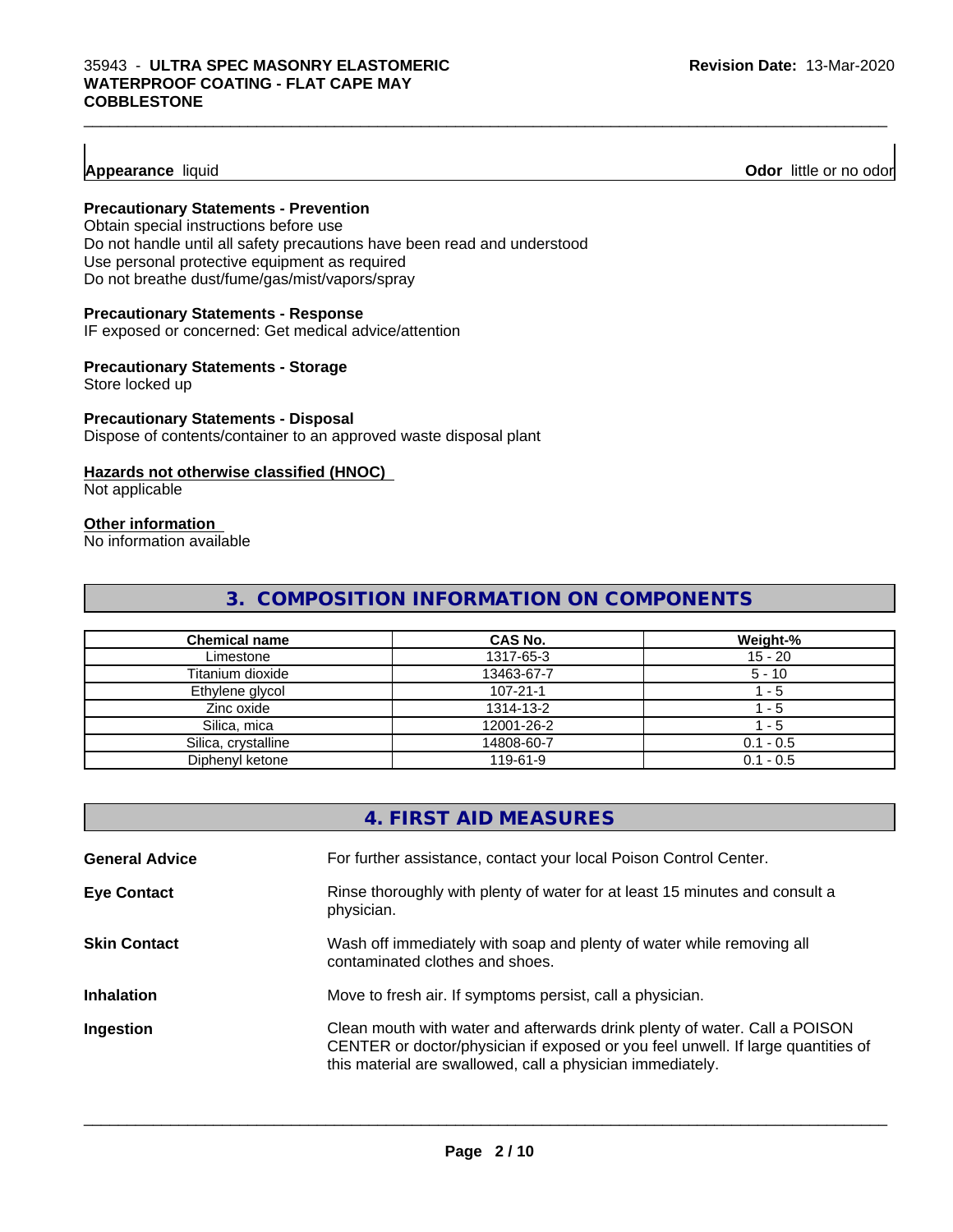| <b>Most Important</b><br><b>Symptoms/Effects</b>                                          | None known.            |                                                                                                                                              |                         |
|-------------------------------------------------------------------------------------------|------------------------|----------------------------------------------------------------------------------------------------------------------------------------------|-------------------------|
| <b>Notes To Physician</b>                                                                 | Treat symptomatically. |                                                                                                                                              |                         |
|                                                                                           |                        | 5. FIRE-FIGHTING MEASURES                                                                                                                    |                         |
| <b>Suitable Extinguishing Media</b>                                                       |                        | Use extinguishing measures that are appropriate to local<br>circumstances and the surrounding environment.                                   |                         |
| Protective equipment and precautions for firefighters                                     |                        | As in any fire, wear self-contained breathing apparatus<br>pressure-demand, MSHA/NIOSH (approved or equivalent)<br>and full protective gear. |                         |
| <b>Specific Hazards Arising From The Chemical</b>                                         |                        | Closed containers may rupture if exposed to fire or<br>extreme heat.                                                                         |                         |
| Sensitivity to mechanical impact                                                          | No                     |                                                                                                                                              |                         |
| Sensitivity to static discharge                                                           |                        | No                                                                                                                                           |                         |
| <b>Flash Point Data</b><br>Flash point (°F)<br>Flash Point (°C)<br><b>Method</b>          |                        | Not applicable<br>Not applicable<br>Not applicable                                                                                           |                         |
| <b>Flammability Limits In Air</b>                                                         |                        |                                                                                                                                              |                         |
| Lower flammability limit:<br><b>Upper flammability limit:</b>                             |                        | Not applicable<br>Not applicable                                                                                                             |                         |
| <b>NFPA</b><br>Health: 1                                                                  | Flammability: 0        | Instability: 0                                                                                                                               | Special: Not Applicable |
| <b>NFPA Legend</b><br>0 - Not Hazardous<br>1 - Slightly<br>2 - Moderate<br>الماري البارات |                        |                                                                                                                                              |                         |

- 3 High
- 4 Severe

*The ratings assigned are only suggested ratings, the contractor/employer has ultimate responsibilities for NFPA ratings where this system is used.*

*Additional information regarding the NFPA rating system is available from the National Fire Protection Agency (NFPA) at www.nfpa.org.*

# **6. ACCIDENTAL RELEASE MEASURES Personal Precautions** Avoid contact with skin, eyes and clothing. Ensure adequate ventilation. **Other Information Prevent further leakage or spillage if safe to do so. Environmental precautions** See Section 12 for additional Ecological Information.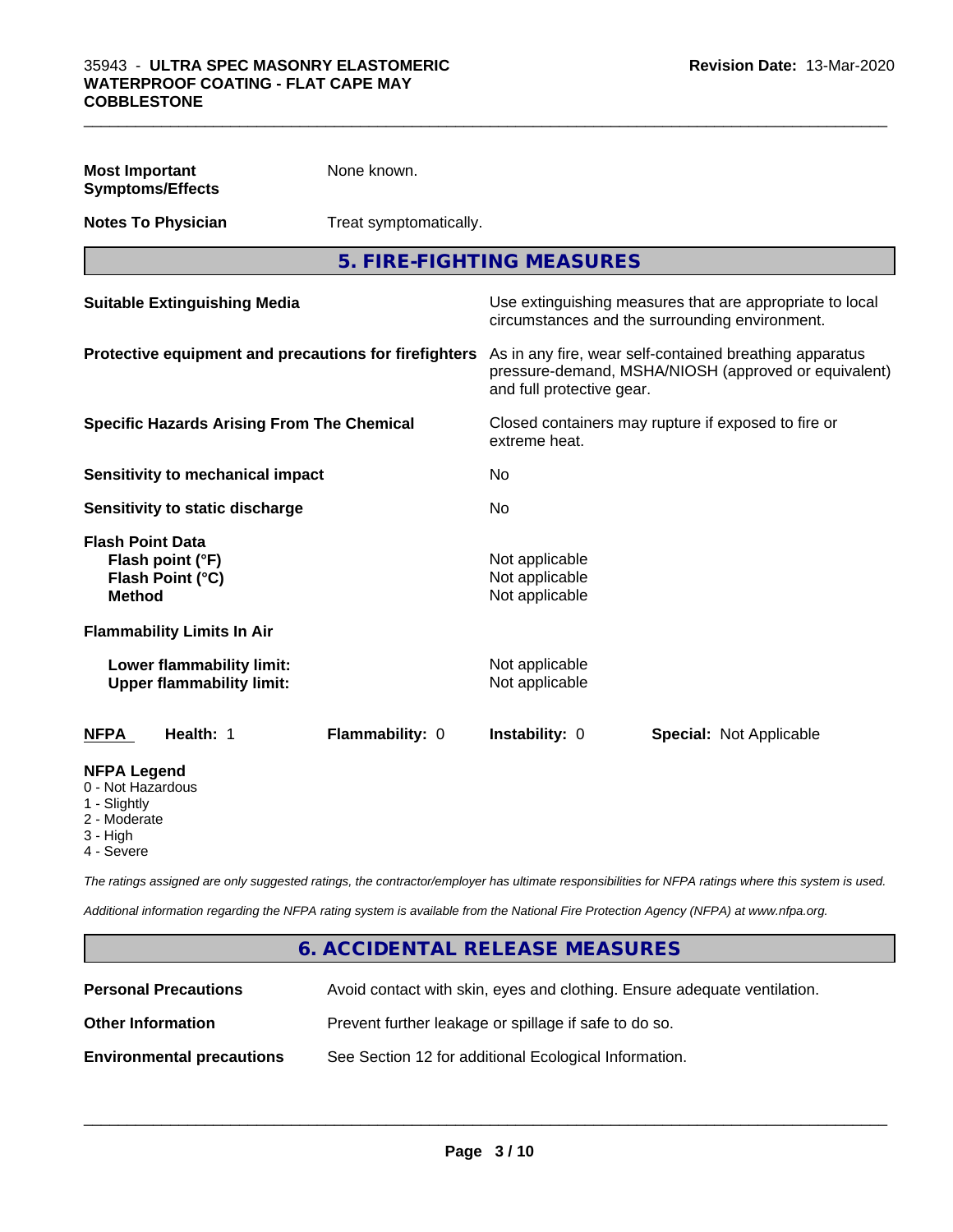| <b>Methods for Cleaning Up</b> | Soak up with inert absorbent material. Sweep up and shovel into suitable<br>containers for disposal.                                                                             |  |  |
|--------------------------------|----------------------------------------------------------------------------------------------------------------------------------------------------------------------------------|--|--|
|                                | 7. HANDLING AND STORAGE                                                                                                                                                          |  |  |
| <b>Handling</b>                | Avoid contact with skin, eyes and clothing. Avoid breathing vapors, spray mists or<br>sanding dust. In case of insufficient ventilation, wear suitable respiratory<br>equipment. |  |  |
| <b>Storage</b>                 | Keep container tightly closed. Keep out of the reach of children.                                                                                                                |  |  |
| <b>Incompatible Materials</b>  | No information available                                                                                                                                                         |  |  |

 $\_$  ,  $\_$  ,  $\_$  ,  $\_$  ,  $\_$  ,  $\_$  ,  $\_$  ,  $\_$  ,  $\_$  ,  $\_$  ,  $\_$  ,  $\_$  ,  $\_$  ,  $\_$  ,  $\_$  ,  $\_$  ,  $\_$  ,  $\_$  ,  $\_$  ,  $\_$  ,  $\_$  ,  $\_$  ,  $\_$  ,  $\_$  ,  $\_$  ,  $\_$  ,  $\_$  ,  $\_$  ,  $\_$  ,  $\_$  ,  $\_$  ,  $\_$  ,  $\_$  ,  $\_$  ,  $\_$  ,  $\_$  ,  $\_$  ,

# **8. EXPOSURE CONTROLS/PERSONAL PROTECTION**

# **Exposure Limits**

| <b>Chemical name</b> | <b>ACGIH TLV</b>                                  | <b>OSHA PEL</b>                                   |
|----------------------|---------------------------------------------------|---------------------------------------------------|
| Limestone            | N/E                                               | 15 mg/m $3$ - TWA                                 |
|                      |                                                   | $5 \text{ mg/m}^3$ - TWA                          |
| Titanium dioxide     | TWA: $10 \text{ mg/m}^3$                          | 15 mg/m $3$ - TWA                                 |
| Ethylene glycol      | STEL: 50 ppm vapor fraction                       | N/E                                               |
|                      | STEL: 10 mg/m <sup>3</sup> inhalable particulate  |                                                   |
|                      | matter, aerosol only                              |                                                   |
|                      | TWA: 25 ppm vapor fraction                        |                                                   |
| Zinc oxide           | STEL: 10 mg/m <sup>3</sup> respirable particulate | $5 \text{ mg/m}^3$ - TWA                          |
|                      | matter                                            | $15$ mg/m <sup>3</sup> - TWA                      |
|                      | TWA: $2 \text{ mg/m}^3$ respirable particulate    |                                                   |
|                      | matter                                            |                                                   |
| Silica, mica         | TWA: $3 \text{ mg/m}^3$ respirable particulate    | 20 mppcf - TWA                                    |
|                      | matter                                            |                                                   |
| Silica, crystalline  | TWA: $0.025$ mg/m <sup>3</sup> respirable         | 50 µg/m <sup>3</sup> - TWA Respirable crystalline |
|                      | particulate matter                                | silica 50 $\mu$ g/m <sup>3</sup> - TWA            |
|                      |                                                   |                                                   |

# **Legend**

ACGIH - American Conference of Governmental Industrial Hygienists Exposure Limits OSHA - Occupational Safety & Health Administration Exposure Limits N/E - Not Established

| Ensure adequate ventilation, especially in confined areas.                                                                                                                         |  |  |  |  |  |  |
|------------------------------------------------------------------------------------------------------------------------------------------------------------------------------------|--|--|--|--|--|--|
|                                                                                                                                                                                    |  |  |  |  |  |  |
| Safety glasses with side-shields.                                                                                                                                                  |  |  |  |  |  |  |
| Protective gloves and impervious clothing.                                                                                                                                         |  |  |  |  |  |  |
| In operations where exposure limits are exceeded, use a NIOSH approved<br>respirator that has been selected by a technically qualified person for the specific<br>work conditions. |  |  |  |  |  |  |
| Avoid contact with skin, eyes and clothing. Remove and wash contaminated<br>clothing before re-use. Wash thoroughly after handling.                                                |  |  |  |  |  |  |
|                                                                                                                                                                                    |  |  |  |  |  |  |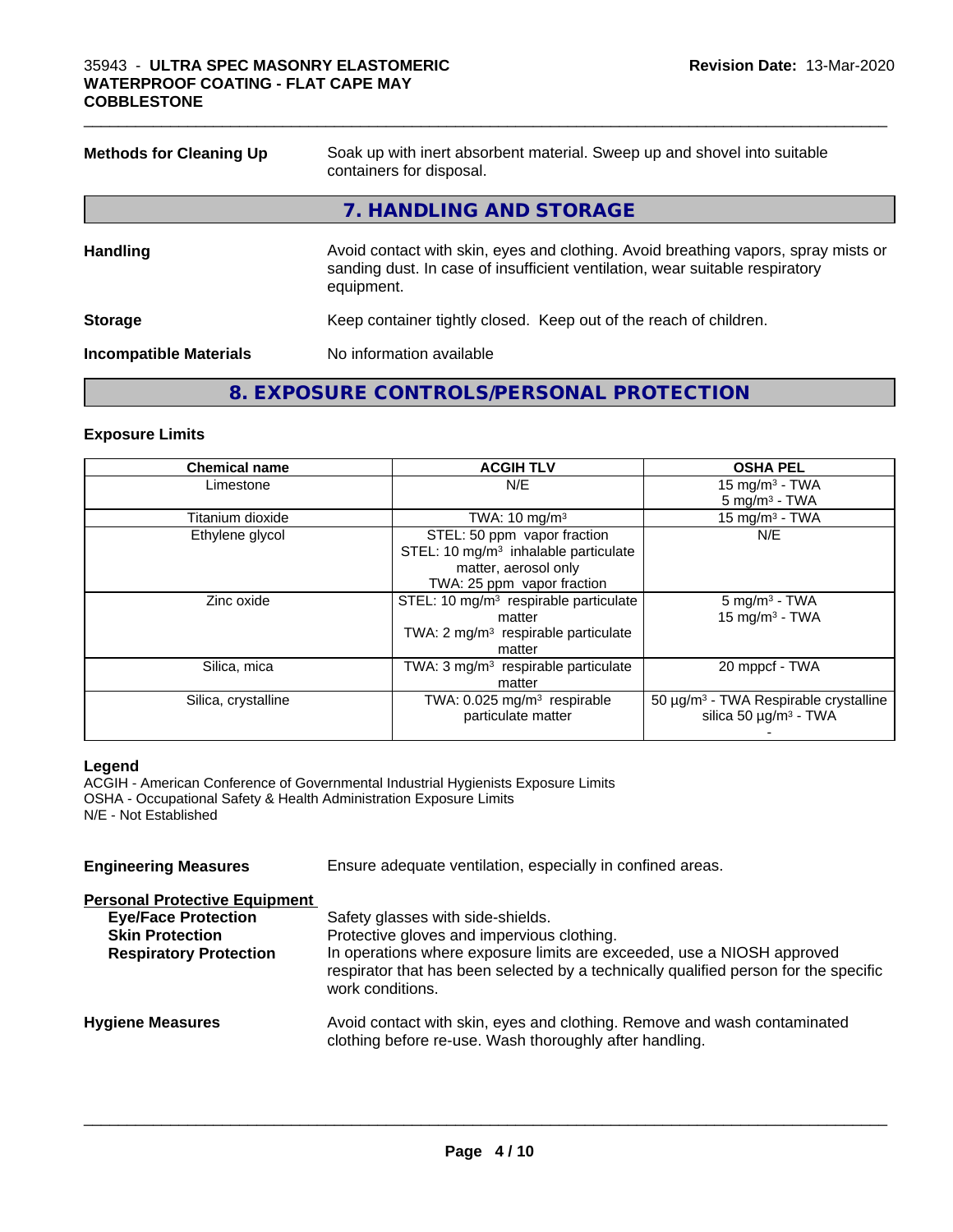| 9. PHYSICAL AND CHEMICAL PROPERTIES |  |
|-------------------------------------|--|
|-------------------------------------|--|

| Appearance                           | liquid                   |
|--------------------------------------|--------------------------|
| Odor                                 | little or no odor        |
| <b>Odor Threshold</b>                | No information available |
| Density (Ibs/gal)                    | $10.6 - 11.0$            |
| <b>Specific Gravity</b>              | $1.27 - 1.31$            |
| рH                                   | No information available |
| <b>Viscosity (cps)</b>               | No information available |
| Solubility(ies)                      | No information available |
| <b>Water solubility</b>              | No information available |
| <b>Evaporation Rate</b>              | No information available |
| Vapor pressure                       | No information available |
| <b>Vapor density</b>                 | No information available |
| Wt. % Solids                         | $50 - 60$                |
| <b>Vol. % Solids</b>                 | $35 - 45$                |
| Wt. % Volatiles                      | $40 - 50$                |
| <b>Vol. % Volatiles</b>              | $55 - 65$                |
| <b>VOC Regulatory Limit (g/L)</b>    | < 100                    |
| <b>Boiling Point (°F)</b>            | 212                      |
| <b>Boiling Point (°C)</b>            | 100                      |
| Freezing point (°F)                  | 32                       |
| <b>Freezing Point (°C)</b>           | 0                        |
| Flash point (°F)                     | Not applicable           |
| Flash Point (°C)                     | Not applicable           |
| <b>Method</b>                        | Not applicable           |
| <b>Flammability (solid, gas)</b>     | Not applicable           |
| <b>Upper flammability limit:</b>     | Not applicable           |
| Lower flammability limit:            | Not applicable           |
| <b>Autoignition Temperature (°F)</b> | No information available |
| <b>Autoignition Temperature (°C)</b> | No information available |
| Decomposition Temperature (°F)       | No information available |
| Decomposition Temperature (°C)       | No information available |
| <b>Partition coefficient</b>         | No information available |

# **10. STABILITY AND REACTIVITY**

| <b>Reactivity</b>                         | Not Applicable                           |
|-------------------------------------------|------------------------------------------|
| <b>Chemical Stability</b>                 | Stable under normal conditions.          |
| <b>Conditions to avoid</b>                | Prevent from freezing.                   |
| <b>Incompatible Materials</b>             | No materials to be especially mentioned. |
| <b>Hazardous Decomposition Products</b>   | None under normal use.                   |
| <b>Possibility of hazardous reactions</b> | None under normal conditions of use.     |

# **11. TOXICOLOGICAL INFORMATION**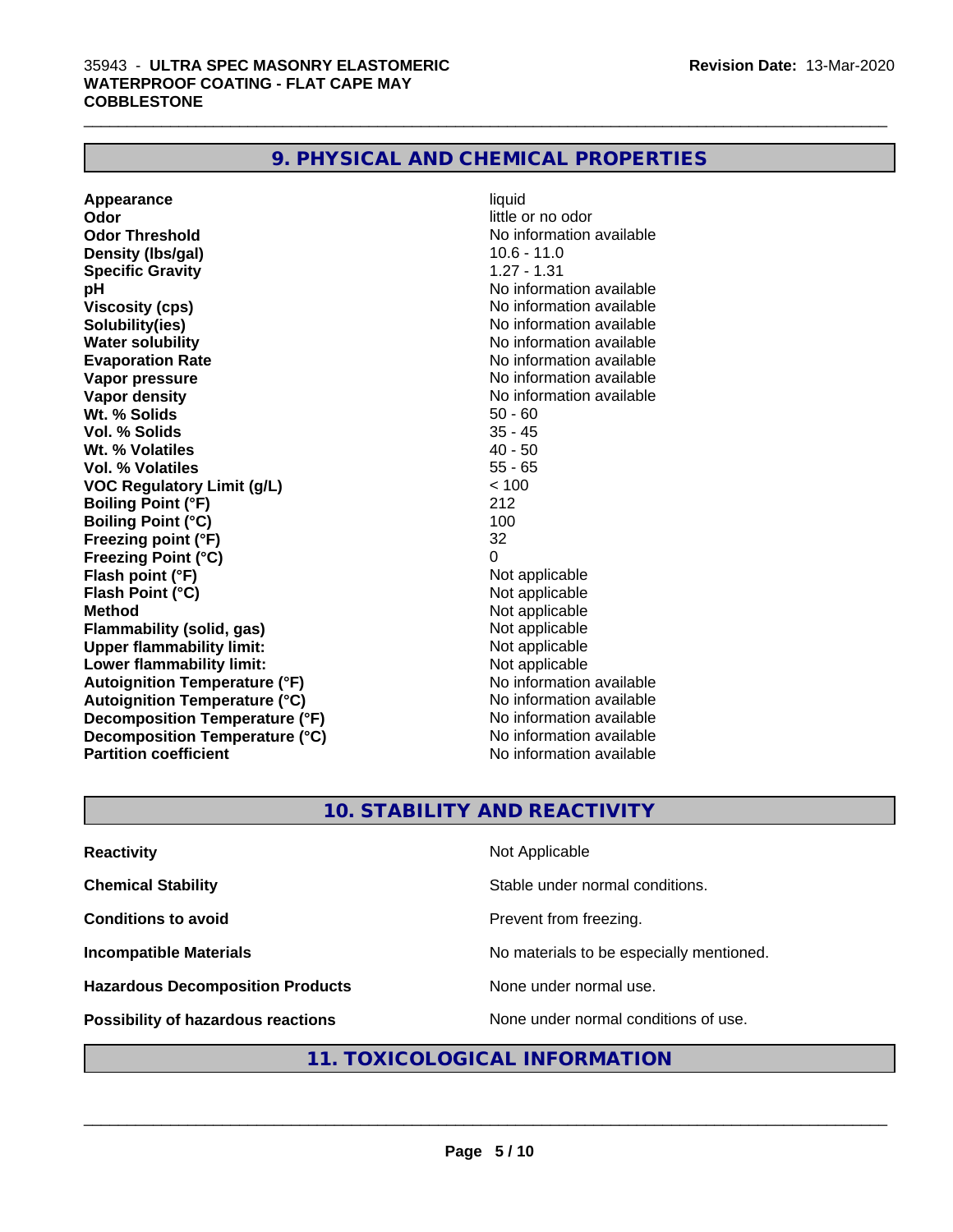| <b>Product Information</b>                               |                                                                                                                                                   |  |  |  |  |
|----------------------------------------------------------|---------------------------------------------------------------------------------------------------------------------------------------------------|--|--|--|--|
| Information on likely routes of exposure                 |                                                                                                                                                   |  |  |  |  |
| <b>Principal Routes of Exposure</b>                      | Eye contact, skin contact and inhalation.                                                                                                         |  |  |  |  |
| <b>Acute Toxicity</b>                                    |                                                                                                                                                   |  |  |  |  |
| <b>Product Information</b>                               | No information available                                                                                                                          |  |  |  |  |
|                                                          | Symptoms related to the physical, chemical and toxicological characteristics                                                                      |  |  |  |  |
| <b>Symptoms</b>                                          | No information available                                                                                                                          |  |  |  |  |
|                                                          | Delayed and immediate effects as well as chronic effects from short and long-term exposure                                                        |  |  |  |  |
| Eye contact                                              | May cause slight irritation.                                                                                                                      |  |  |  |  |
| <b>Skin contact</b>                                      | Substance may cause slight skin irritation. Prolonged or repeated contact may dry<br>skin and cause irritation.                                   |  |  |  |  |
| <b>Inhalation</b>                                        | May cause irritation of respiratory tract.                                                                                                        |  |  |  |  |
| Ingestion                                                | May be harmful if swallowed. Ingestion may cause gastrointestinal irritation,<br>nausea, vomiting and diarrhea. May cause adverse kidney effects. |  |  |  |  |
| <b>Sensitization</b>                                     | No information available                                                                                                                          |  |  |  |  |
| <b>Neurological Effects</b>                              | No information available.                                                                                                                         |  |  |  |  |
| <b>Mutagenic Effects</b>                                 | No information available.                                                                                                                         |  |  |  |  |
| <b>Reproductive Effects</b>                              | No information available.                                                                                                                         |  |  |  |  |
| <b>Developmental Effects</b>                             | No information available.                                                                                                                         |  |  |  |  |
| <b>Target organ effects</b>                              | No information available.                                                                                                                         |  |  |  |  |
| <b>STOT - single exposure</b>                            | No information available.                                                                                                                         |  |  |  |  |
| <b>STOT - repeated exposure</b><br>Other adverse effects | Causes damage to organs through prolonged or repeated exposure if inhaled.<br>No information available.                                           |  |  |  |  |
| <b>Aspiration Hazard</b>                                 | No information available                                                                                                                          |  |  |  |  |
|                                                          |                                                                                                                                                   |  |  |  |  |

 $\_$  ,  $\_$  ,  $\_$  ,  $\_$  ,  $\_$  ,  $\_$  ,  $\_$  ,  $\_$  ,  $\_$  ,  $\_$  ,  $\_$  ,  $\_$  ,  $\_$  ,  $\_$  ,  $\_$  ,  $\_$  ,  $\_$  ,  $\_$  ,  $\_$  ,  $\_$  ,  $\_$  ,  $\_$  ,  $\_$  ,  $\_$  ,  $\_$  ,  $\_$  ,  $\_$  ,  $\_$  ,  $\_$  ,  $\_$  ,  $\_$  ,  $\_$  ,  $\_$  ,  $\_$  ,  $\_$  ,  $\_$  ,  $\_$  ,

# **Numerical measures of toxicity**

# **The following values are calculated based on chapter 3.1 of the GHS document**

**ATEmix (oral)** 19873 mg/kg

# **Component Information**

| Chemical name                     | Oral LD50             | Dermal LD50                                    | Inhalation LC50 |
|-----------------------------------|-----------------------|------------------------------------------------|-----------------|
| Titanium dioxide<br>13463-67-7    | $> 10000$ mg/kg (Rat) |                                                |                 |
| Ethylene glycol<br>$107 - 21 - 1$ | $= 4700$ mg/kg (Rat)  | $= 10600$ mg/kg (Rat) = 9530 µL/kg<br>(Rabbit) |                 |
| Zinc oxide<br>1314-13-2           | $>$ 5000 mg/kg (Rat)  |                                                |                 |
| Diphenyl ketone<br>119-61-9       | $> 10$ g/kg (Rat)     | $=$ 3535 mg/kg (Rabbit)                        |                 |

# **Chronic Toxicity**

# **Carcinogenicity**

*The information below indicateswhether each agency has listed any ingredient as a carcinogen:.*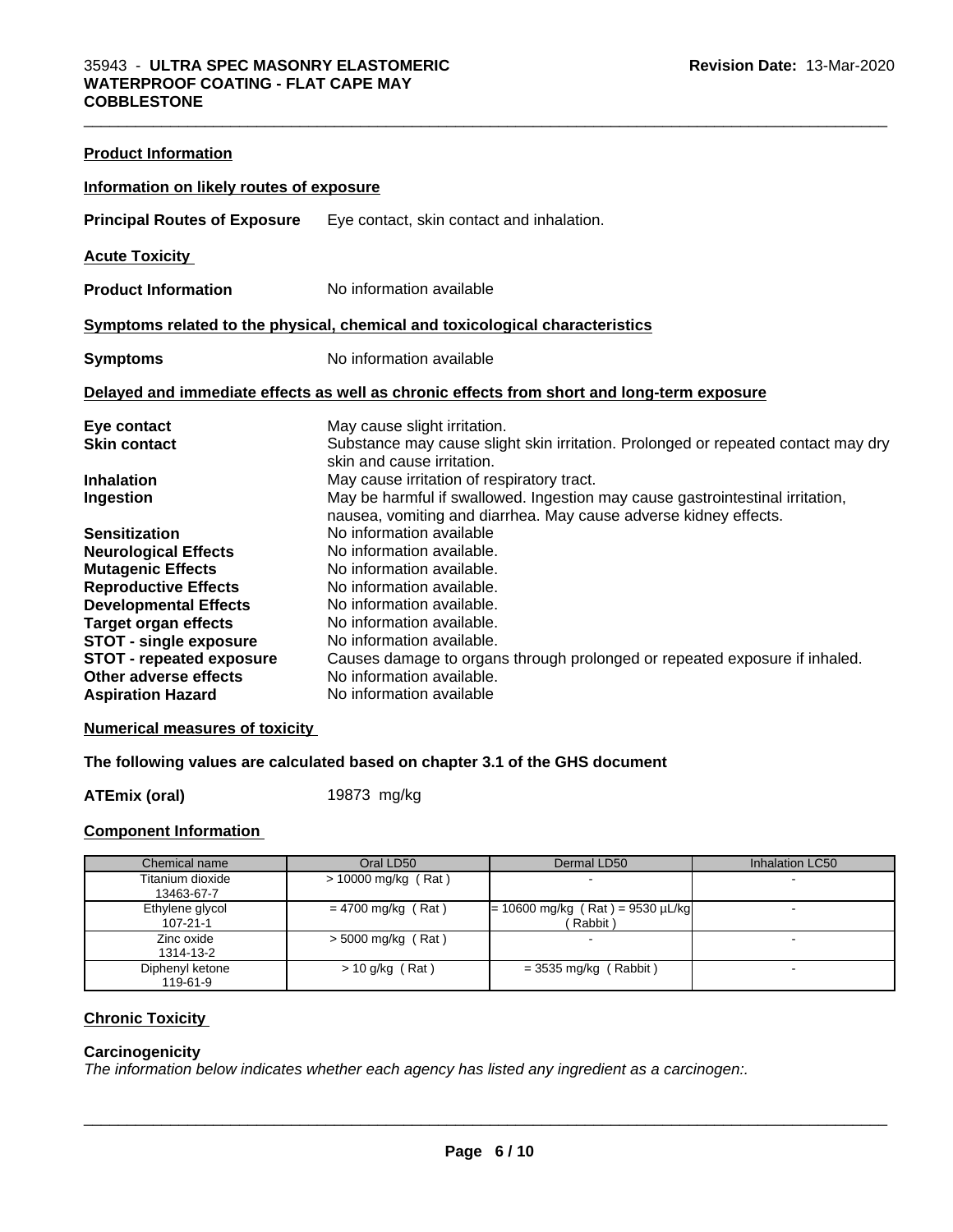# $\_$  ,  $\_$  ,  $\_$  ,  $\_$  ,  $\_$  ,  $\_$  ,  $\_$  ,  $\_$  ,  $\_$  ,  $\_$  ,  $\_$  ,  $\_$  ,  $\_$  ,  $\_$  ,  $\_$  ,  $\_$  ,  $\_$  ,  $\_$  ,  $\_$  ,  $\_$  ,  $\_$  ,  $\_$  ,  $\_$  ,  $\_$  ,  $\_$  ,  $\_$  ,  $\_$  ,  $\_$  ,  $\_$  ,  $\_$  ,  $\_$  ,  $\_$  ,  $\_$  ,  $\_$  ,  $\_$  ,  $\_$  ,  $\_$  , 35943 - **ULTRA SPEC MASONRY ELASTOMERIC WATERPROOF COATING - FLAT CAPE MAY COBBLESTONE**

| <b>Chemical name</b> | <b>IARC</b>         | <b>NTP</b>  | <b>OSHA</b> |
|----------------------|---------------------|-------------|-------------|
|                      | 2B - Possible Human |             | Listed      |
| Titanium dioxide     | Carcinogen          |             |             |
|                      | - Human Carcinogen  | Known Human | Listed      |
| Silica, crystalline  |                     | Carcinogen  |             |
|                      | 2B - Possible Human |             | Listed      |
| Diphenyl ketone      | Carcinogen          |             |             |

• Crystalline Silica has been determined to be carcinogenic to humans by IARC (1) when in respirable form. Risk of cancer depends on duration and level of inhalation exposure to spray mist or dust from sanding the dried paint.

• Although IARC has classified titanium dioxide as possibly carcinogenic to humans (2B), their summary concludes: "No significant exposure to titanium dioxide is thought to occur during the use of products in which titanium dioxide is bound to other materials, such as paint."

#### **Legend**

IARC - International Agency for Research on Cancer NTP - National Toxicity Program OSHA - Occupational Safety & Health Administration

**12. ECOLOGICAL INFORMATION**

# **Ecotoxicity Effects**

The environmental impact of this product has not been fully investigated.

# **Product Information**

# **Acute Toxicity to Fish**

No information available

# **Acute Toxicity to Aquatic Invertebrates**

No information available

# **Acute Toxicity to Aquatic Plants**

No information available

# **Persistence / Degradability**

No information available.

#### **Bioaccumulation**

There is no data for this product.

#### **Mobility in Environmental Media**

No information available.

#### **Ozone**

No information available

# **Component Information**

# **Acute Toxicity to Fish**

Titanium dioxide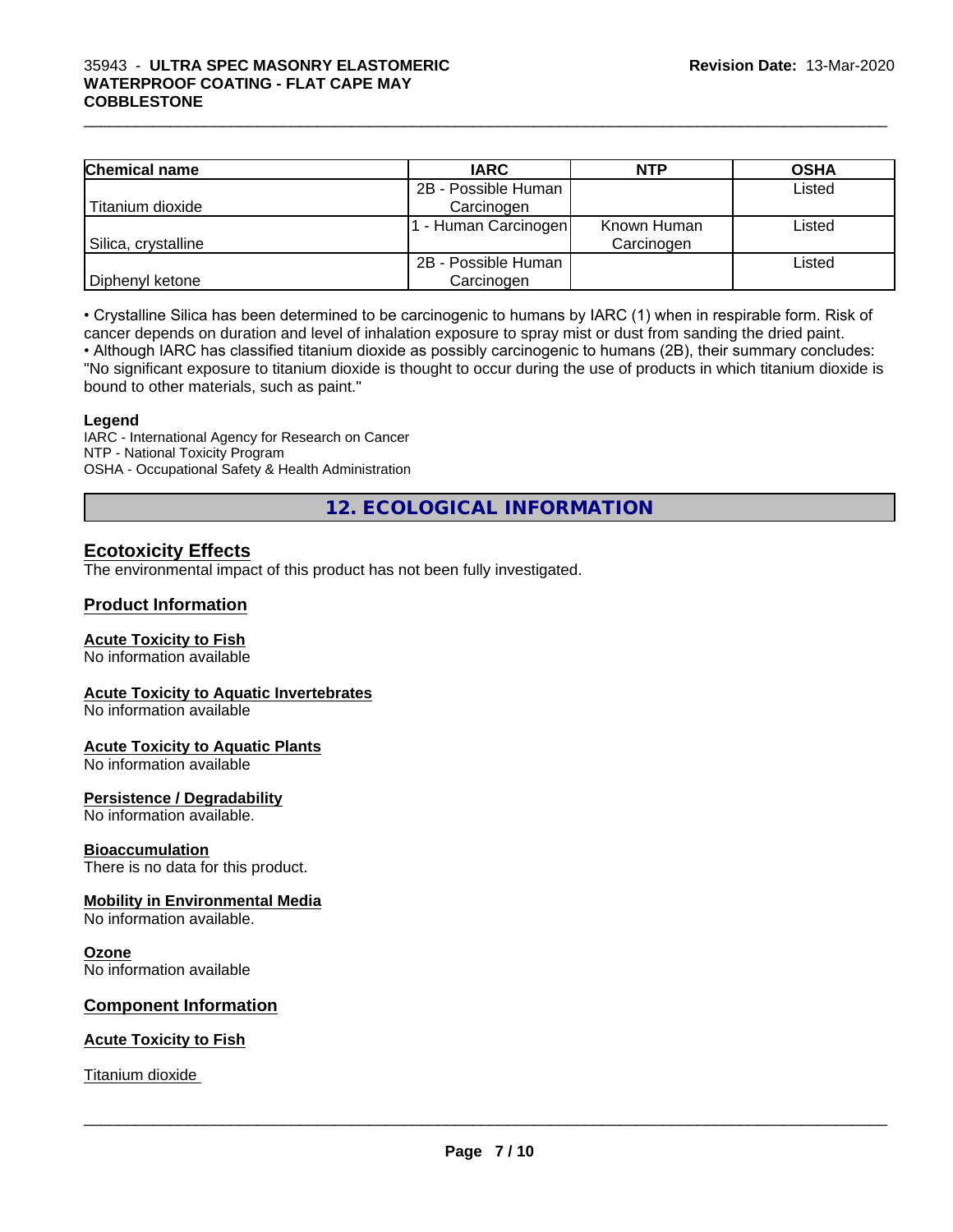# 35943 - **ULTRA SPEC MASONRY ELASTOMERIC WATERPROOF COATING - FLAT CAPE MAY COBBLESTONE**

 $LC50:$  > 1000 mg/L (Fathead Minnow - 96 hr.) Ethylene glycol LC50: 8050 mg/L (Fathead Minnow - 96 hr.)

# **Acute Toxicity to Aquatic Invertebrates**

No information available

# **Acute Toxicity to Aquatic Plants**

No information available

|                              | 13. DISPOSAL CONSIDERATIONS                                                                                                                                                                                               |
|------------------------------|---------------------------------------------------------------------------------------------------------------------------------------------------------------------------------------------------------------------------|
| <b>Waste Disposal Method</b> | Dispose of in accordance with federal, state, and local regulations. Local<br>requirements may vary, consult your sanitation department or state-designated<br>environmental protection agency for more disposal options. |
|                              | 14. TRANSPORT INFORMATION                                                                                                                                                                                                 |
| <b>DOT</b>                   | Not regulated                                                                                                                                                                                                             |
| <b>ICAO/IATA</b>             | Not regulated                                                                                                                                                                                                             |
| <b>IMDG/IMO</b>              | Not regulated                                                                                                                                                                                                             |
|                              | <b>15. REGULATORY INFORMATION</b>                                                                                                                                                                                         |

 $\_$  ,  $\_$  ,  $\_$  ,  $\_$  ,  $\_$  ,  $\_$  ,  $\_$  ,  $\_$  ,  $\_$  ,  $\_$  ,  $\_$  ,  $\_$  ,  $\_$  ,  $\_$  ,  $\_$  ,  $\_$  ,  $\_$  ,  $\_$  ,  $\_$  ,  $\_$  ,  $\_$  ,  $\_$  ,  $\_$  ,  $\_$  ,  $\_$  ,  $\_$  ,  $\_$  ,  $\_$  ,  $\_$  ,  $\_$  ,  $\_$  ,  $\_$  ,  $\_$  ,  $\_$  ,  $\_$  ,  $\_$  ,  $\_$  ,

# **International Inventories**

| <b>TSCA: United States</b> | Yes - All components are listed or exempt. |
|----------------------------|--------------------------------------------|
| <b>DSL: Canada</b>         | Yes - All components are listed or exempt. |

# **Federal Regulations**

| SARA 311/312 hazardous categorization |     |  |
|---------------------------------------|-----|--|
| Acute health hazard                   | Nο  |  |
| Chronic Health Hazard                 | Yes |  |
| Fire hazard                           | Nο  |  |
| Sudden release of pressure hazard     | No  |  |
| Reactive Hazard                       | No  |  |

# **SARA 313**

Section 313 of Title III of the Superfund Amendments and Reauthorization Act of 1986 (SARA). This product contains a chemical or chemicals which are subject to the reporting requirements of the Act and Title 40 of the Code of Federal Regulations, Part 372:

| <b>Chemical name</b> | CAS No. | Weight-% | <b>CERCLA/SARA 313</b> |
|----------------------|---------|----------|------------------------|
|                      |         |          |                        |
|                      |         |          |                        |
|                      |         |          |                        |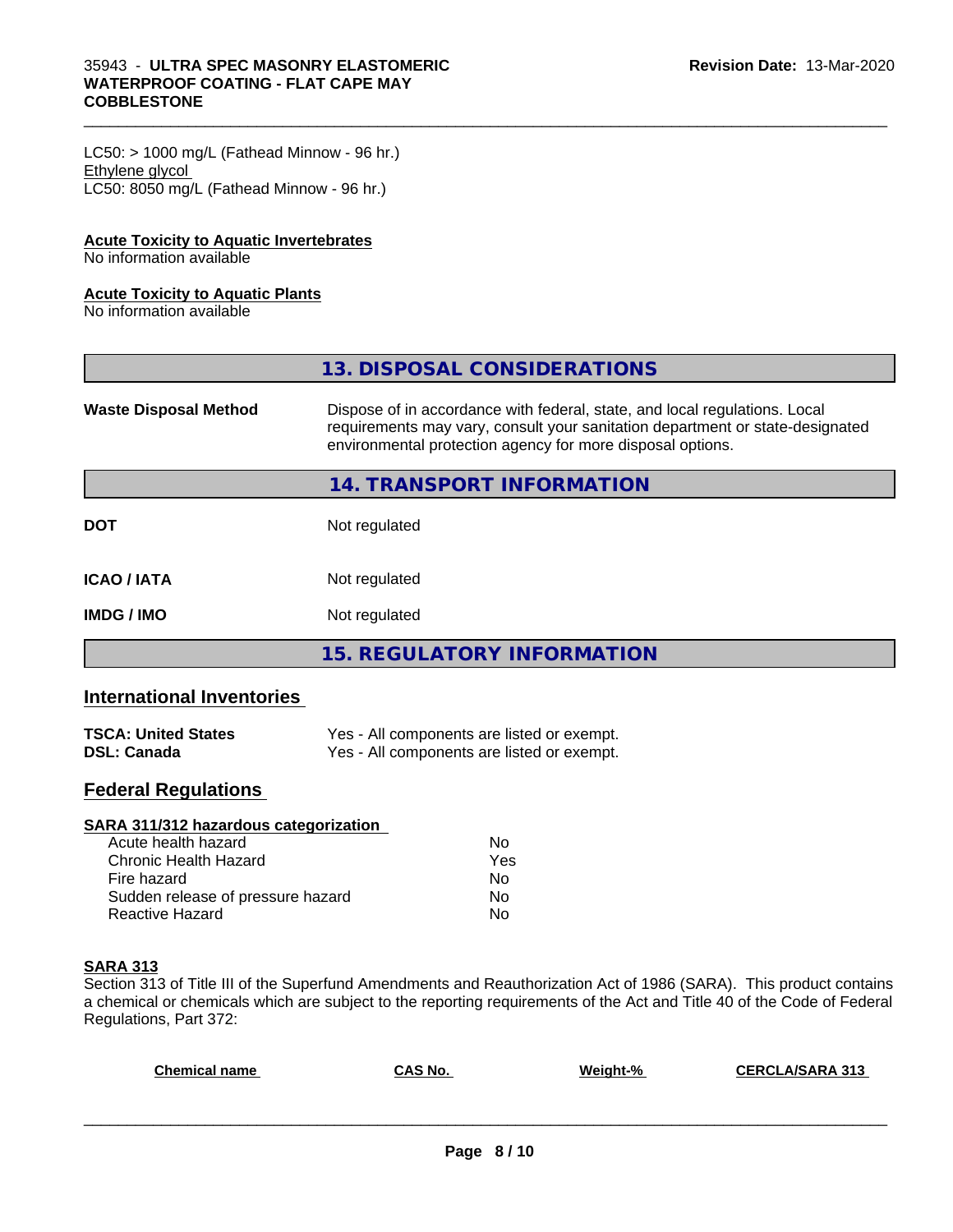|                 |           |      | (de minimis concentration) |
|-----------------|-----------|------|----------------------------|
| Ethylene glycol | 107-21-1  |      | . .U                       |
| Zinc oxide      | 1314-13-2 | $-5$ | . .U                       |
|                 |           |      |                            |

#### **Clean Air Act,Section 112 Hazardous Air Pollutants (HAPs) (see 40 CFR 61)**

This product contains the following HAPs:

| <b>Chemical name</b> | CAS No.        | Weight-% | <b>Hazardous Air Pollutant</b> |
|----------------------|----------------|----------|--------------------------------|
|                      |                |          | <u>(HAP)</u>                   |
| Ethylene glycol      | $107 - 21 - 1$ | 1 - 5    | Listed                         |

# **US State Regulations**

# **California Proposition 65**

**A** WARNING: Cancer and Reproductive Harm– www.P65warnings.ca.gov

# **State Right-to-Know**

| <b>Chemical name</b> | <b>Massachusetts</b> | <b>New Jersey</b> | Pennsylvania |
|----------------------|----------------------|-------------------|--------------|
| Limestone            |                      |                   |              |
| Titanium dioxide     |                      |                   |              |
| Ethylene glycol      |                      |                   |              |
| Zinc oxide           |                      |                   |              |
| Silica, mica         |                      |                   |              |
| Silica, crystalline  |                      |                   |              |

#### **Legend**

X - Listed

# **16. OTHER INFORMATION**

**HMIS** - **Health:** 1\* **Flammability:** 0 **Reactivity:** 0 **PPE:** -

# **HMIS Legend**

- 0 Minimal Hazard
- 1 Slight Hazard
- 2 Moderate Hazard
- 3 Serious Hazard
- 4 Severe Hazard
- **Chronic Hazard**

X - Consult your supervisor or S.O.P. for "Special" handling instructions.

*Note: The PPE rating has intentionally been left blank. Choose appropriate PPE that will protect employees from the hazards the material will present under the actual normal conditions of use.*

*Caution: HMISÒ ratings are based on a 0-4 rating scale, with 0 representing minimal hazards or risks, and 4 representing significant hazards or risks. Although HMISÒ ratings are not required on MSDSs under 29 CFR 1910.1200, the preparer, has chosen to provide them. HMISÒ ratings are to be used only in conjunction with a fully implemented HMISÒ program by workers who have received appropriate HMISÒ training. HMISÒ is a registered trade and service mark of the NPCA. HMISÒ materials may be purchased exclusively from J. J. Keller (800) 327-6868.*